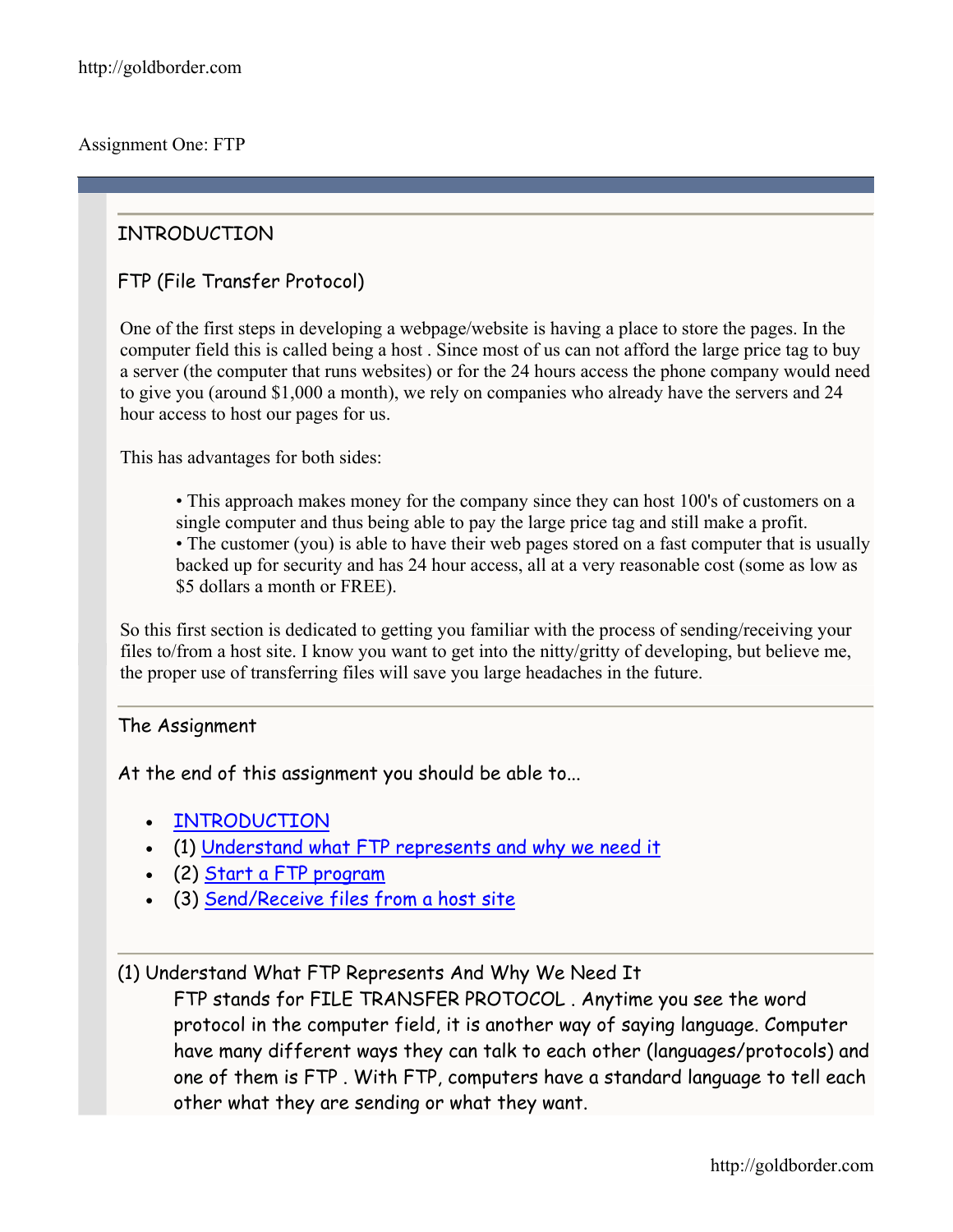To let your computer talk to another computer (host site) for transferring files using FTP you need a program that does that talking for you. These are called FTP programs (could you guess?). By using a FTP program you only have to click on things you want done (like you do in windows) and the program handles all the FTP talking for you. When your computer receives a file, this is called DOWNLOADING .When your computer sends a file, this is called UPLOADING .

## (2) Start A FTP Program

The first thing you need to do is put a FTP program on your computer. You can get one from the Internet, I recommend using 'wsftp'. Just do a search on [Google.com](http://www.google.com/) for WSFTP.

From the table of FREE programs, you will want to choose the FTP program. The link says WS FTP . Just click on the link and it will save the program to your computer. If the computer asks you whether you want to OPEN or SAVE, choose SAVE.

The computer will then ask where you want it saved. You can choose any location you prefer. If you want a suggestion, I would put it in MY DOCUMENTS or MY DESKTOP. Just remember where you placed it so that you can install it when it has finished downloading to your computer.

The next paragraph deals with unzipping the file that you have downloaded. Click on me if you want more explanation on UNZIP'ing files.

Once the program has finished downloading, go to that location on your computer.

- o If you did not save it to MYDESKTOP; double click on the icon called MY COMPUTER and locate your file, then double click on the downloaded file.
- o If you did save it to MYDESKTOP, locate the icon on your desktop (your main screen), then double click that icon.

This will place (UNZIP) the files for your FTP program into the location you desire. I would suggest typing in c:\wsftp.

# (3) Send/Receive Files From A Host Site

The basic rule with FTP'ing file back and forth between your computer and another is to remember where you are placing files on your computer and where you are placing files on the other computer. Remember you have many directories on your computer that files can reside. And choose which files you want sent/received. Then click on the button on your FTP program to send/receive the files...and your done! (yeahh)

If I were going to develop a website and transfer files back and forth, I would first create a place (directory) on my computer that I would store the files so I could keep them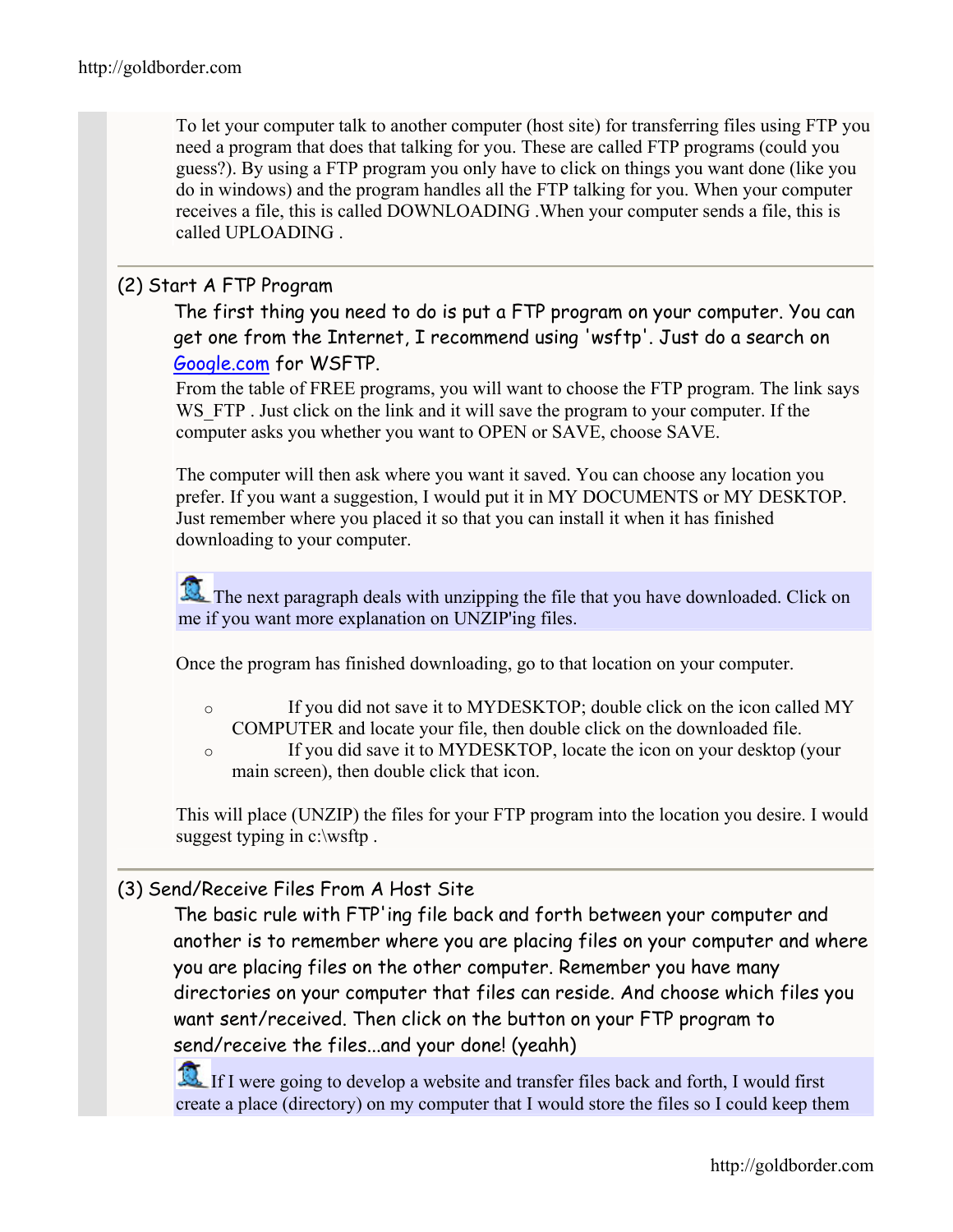#### organized.

Note! The following instructions for setting up an FTP account are purely for your information. I have not created an FTP account for you on this server. Use the following steps when you get to the point in the course where you want to connect to your Internet Provider's server and transferyour well designed and graphically pleasing page.

### For example:

I will use the program listed above as an example of FTP'ing. The first thing is to make sure you have an internet connection (just like you have to do before you see web pages) and then start the FTP program. The program divides itself into two sections, LEFT and RIGHT. The LEFT side of the window is what the program sees on your computer. The RIGHT side is what it sees on the other computer (host). You will notice the RIGHT side is blank because you have not yet connected to another computer.

You need to first tell the FTP program some information about the computer you are connecting to. To do this:

- click on the lower left button marked CONNECT.
- click in the empty box to the right of PROFILE NAME

• type in a name you want to title the connection. This allows the program to remember the settings you are going to enter for the other computer so you only have to enter them once. The next time you want to connect to the other computer you just choose the profile name you assigned.

- click in the empty box to the right of HOST NAME
- type in the other computers internet address.
- make sure the host type in AUTOMATIC DETECT
- click in the empty box to the right of USER ID
- enter the USER ID you were given by the company who owns the other computer.
- click in the empty box to the right of PASSWORD
- type in the password you were given by the company who owns the other computer.
- click on the OK button in the top right.